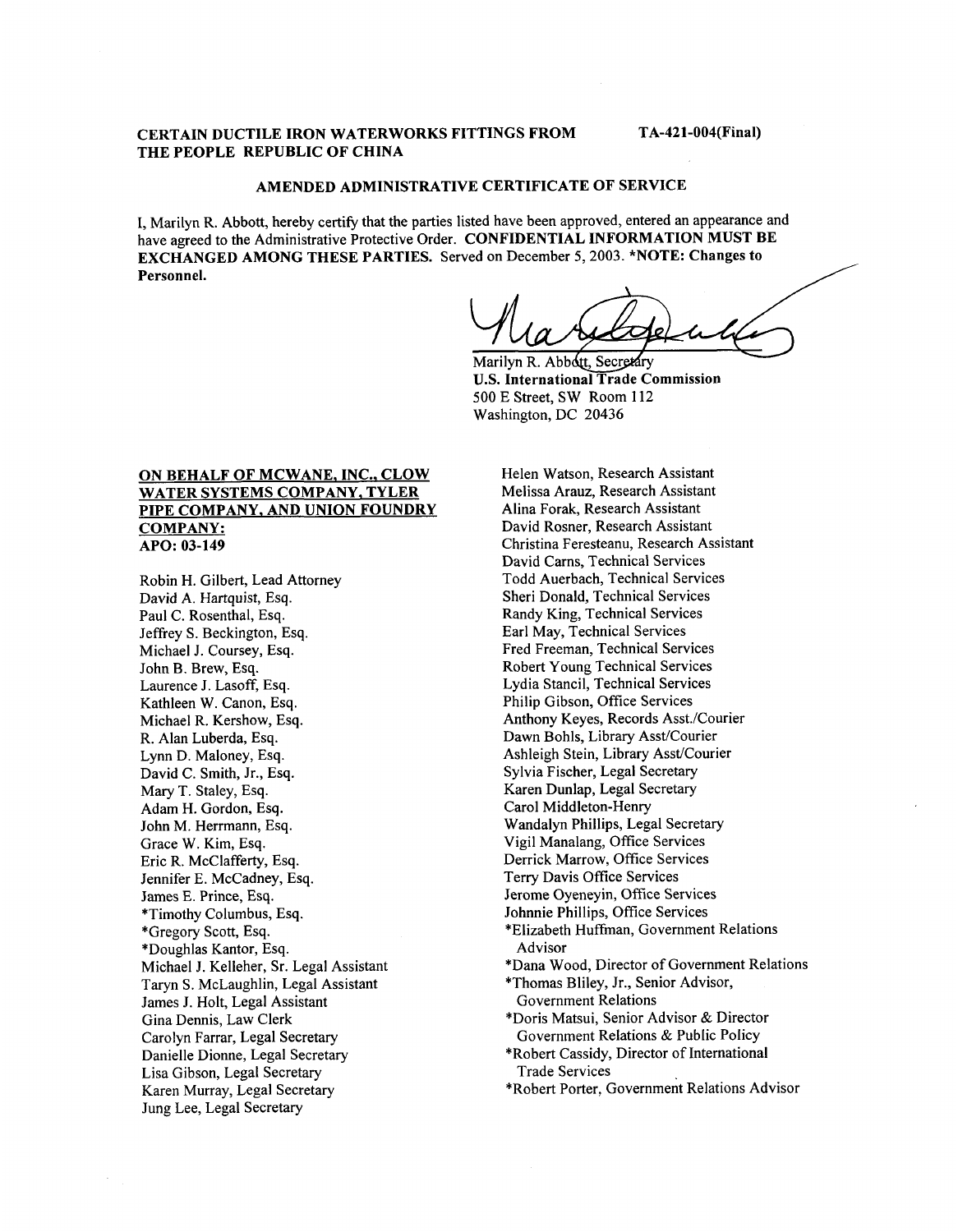#### **Certain Ductile Iron Waterworks Fittings from the People Republic of China**

#### **TA-421-004(Final) Page Two**

\*Dustin Painter, Government Relations Advisor\* \*Suzie Brewster, Government Relations Advisor \*Leslie Sowell, Government Relations Advisor **COLLIER SHANNON SCOTT**  Washington Harbour, Suite 400 3050 K Street, NW Washington, DC 20007-5 108

Patrick J. Magrath, Economist Michael A. Hudak, Economist Yongjing Jin, Economist Andrew Shatalin, Economist John M. Ascienzo, Economist William H. Crow, 11, Economist Gina E. Beck, Economist Daniel P. Lessard, Economist Michael T. Kerwin, Economist

Barbara J. Covell, Economist Hung-Yan Law, Economist John M. Gloninger, Economist Myrna Lobo, Economist Erik K. Warga, Economist Carol Stehl, Economist William B. Hudgens, Economist Laura M. Beltrani, Economist **GEORGETOWN ECONOMIC SERVICES, LLC** 

### **ON BEHALF OF PIPELINE COMPONENTS, INC. APO: 03-145**

Lawrence J. Bogard, Lead Attorney Elzbieta Klimowicz, Esq. George W. Thompson, Esq. Betty J. Rivers, Legal Secretary Sylvia Nur, Office Administrator Kathryn T. Walmsley, Law Clerk **Neville Peterson LLP**  1900 M Street, NW Suite 850 Washington, DC 20036

### **ON BEHALF OF BEIJING TONGZHOU SONGZHUANG FOUNDRY, BEIJING**

### **CHENG HONG FOUNDRY, AND THE CHINA CHAMBER OF COMMERCE OF METALS, MINERALS AND CHEMICALS IMPORTERS AND EXPORTS (CCCMC): APO: 03-147**

Hamilton Loeb, Esq. Scott Flicker, Esq. Alexander Koff, Esq. Kita Jackson, Secretary Julio Fernandez, Trade Analyst George Morales, Office Service Vincent Hollingsworth Office Service Bart Pine, Office Service Pat Cespedes, Office Service Sonja Cleveland, Office Service Tara Smith, Office Service Wanda Gerald, Document Processor Rachel Zirkin, Document Processor Patrick Togni, Law Clerk Peter Horkitz, Paralegal Aaron Hill, Paralegal Bridgette DeHart, Paralegal Kim Lucas, Secretary James Campbell, Office Service Diane Freeland, Document Processor Carmel Mills, Secretary Craig Hedges, Litigation Support Mark Clerk, Paralegal Ray Rivard, Paralegal Jason Palmerin, Document Clerk Angela Buchanan, Document Clerk Aisha Howard, Document Clerk Karen Chamberlain, Courier **Paul Hastings, Janofsky** & **Walker LLP**  1299 Pennsylvania Avenue,  $10<sup>th</sup>$  Floor Washington, DC 20004-2400

John G. Reilly, Consultant Jesse Atkinson, Research Assistant **Nathan Associates, Inc.** 

### **ON BEHALF OF STAR PIPE PRODUCTS, INC.: APO: 03-144**

Francis J. Sailer, Lead Attorney Arthur J. Lafave **111,** Esq. Xinli Wang, Legal Assistant Suzanne Naylor, Administrative Assistant Pamela Miller, Office Manager Bruce Lockard, Office Assistant